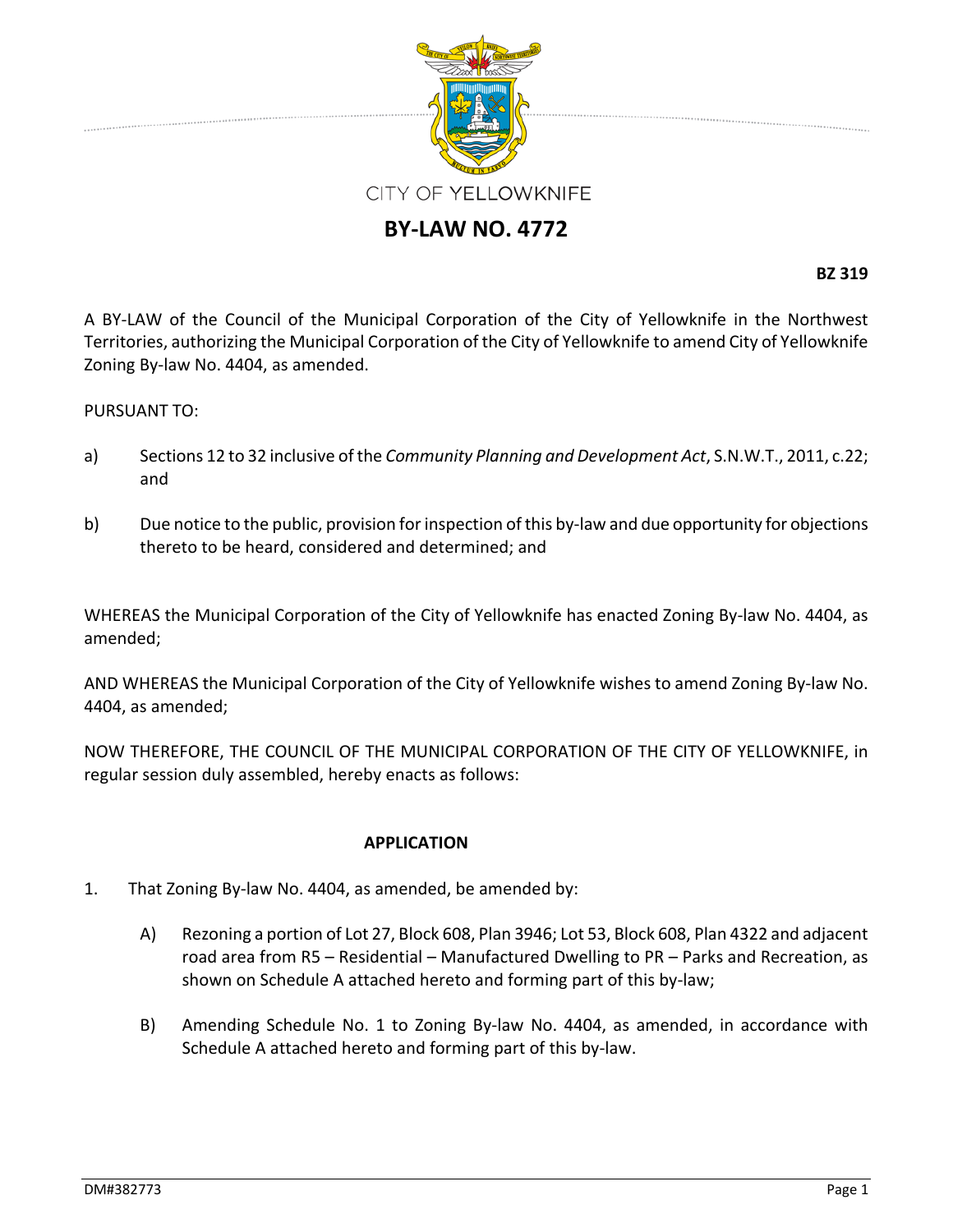Adding "PR zone" under Section 11.4 (2) Regulations to read as follows: C)

In addition to the regulations of the underlying R5 zone and PR zone, the following regulations shall apply to the Con and Rycon Trailer Park Area.

## **EFFECT**

2. That this by-law shall come into effect upon receiving Third Reading and otherwise meets the requirements of Section 75 of the Cities, Towns and Villages Act.

| Read a First time this $\frac{\partial^n}{\partial x}$ day of $\frac{\partial^n}{\partial x}$ A.D. 2014. |                                         |
|----------------------------------------------------------------------------------------------------------|-----------------------------------------|
|                                                                                                          | $\epsilon \Vdash$<br>Mayor              |
|                                                                                                          | City Administrator                      |
| Read a Second Time this $\frac{24}{4}$ day of $\frac{FEBRUARY}{2}$ , A.D. 2014.                          |                                         |
|                                                                                                          | Mayor                                   |
|                                                                                                          | City Administrator                      |
| Read a Third Time and Finally Passed this $\sqrt{4}$                                                     | day of $\frac{FCBRCAPX}{$ , A.D., 2014. |
|                                                                                                          | Mayor                                   |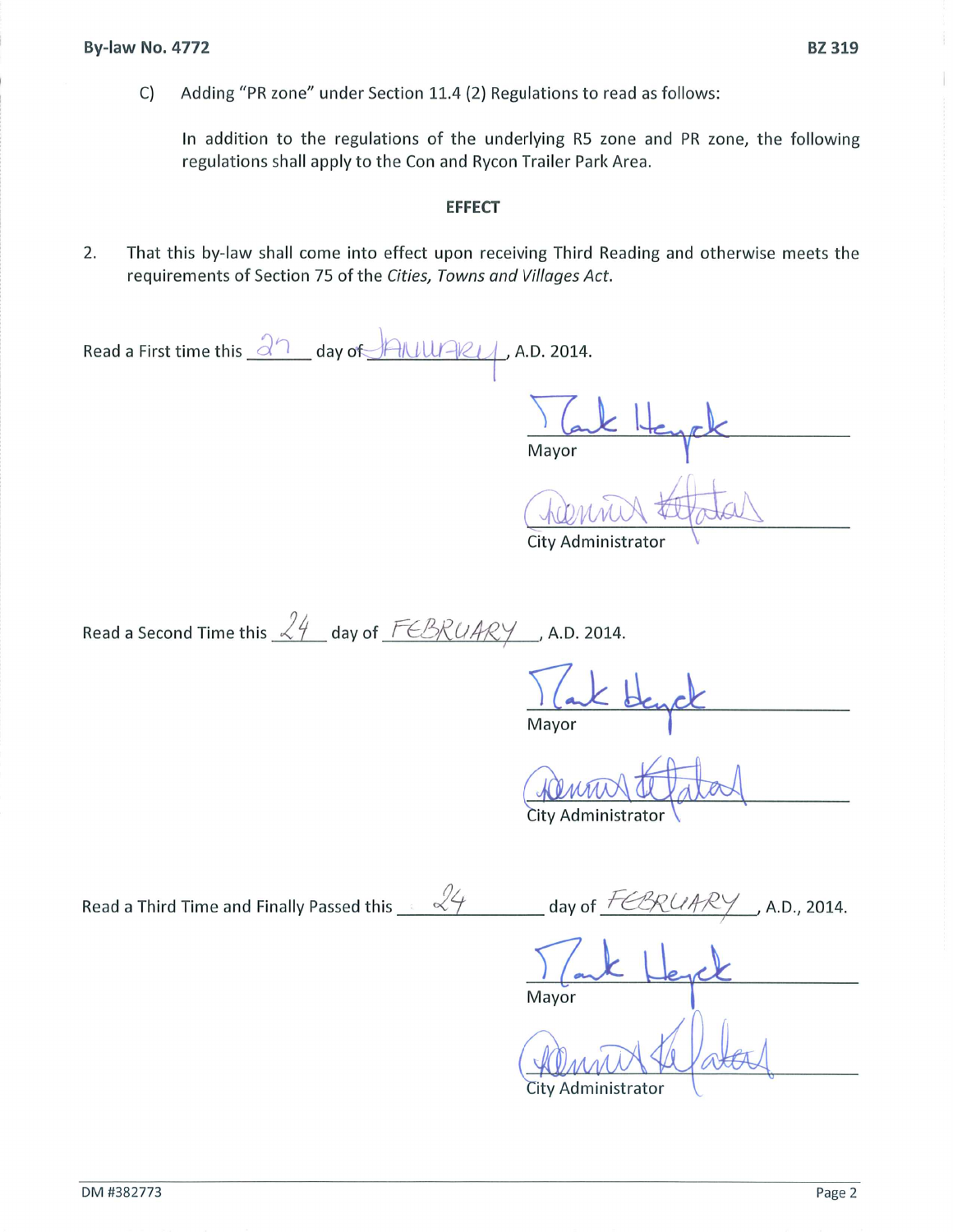City Administrator